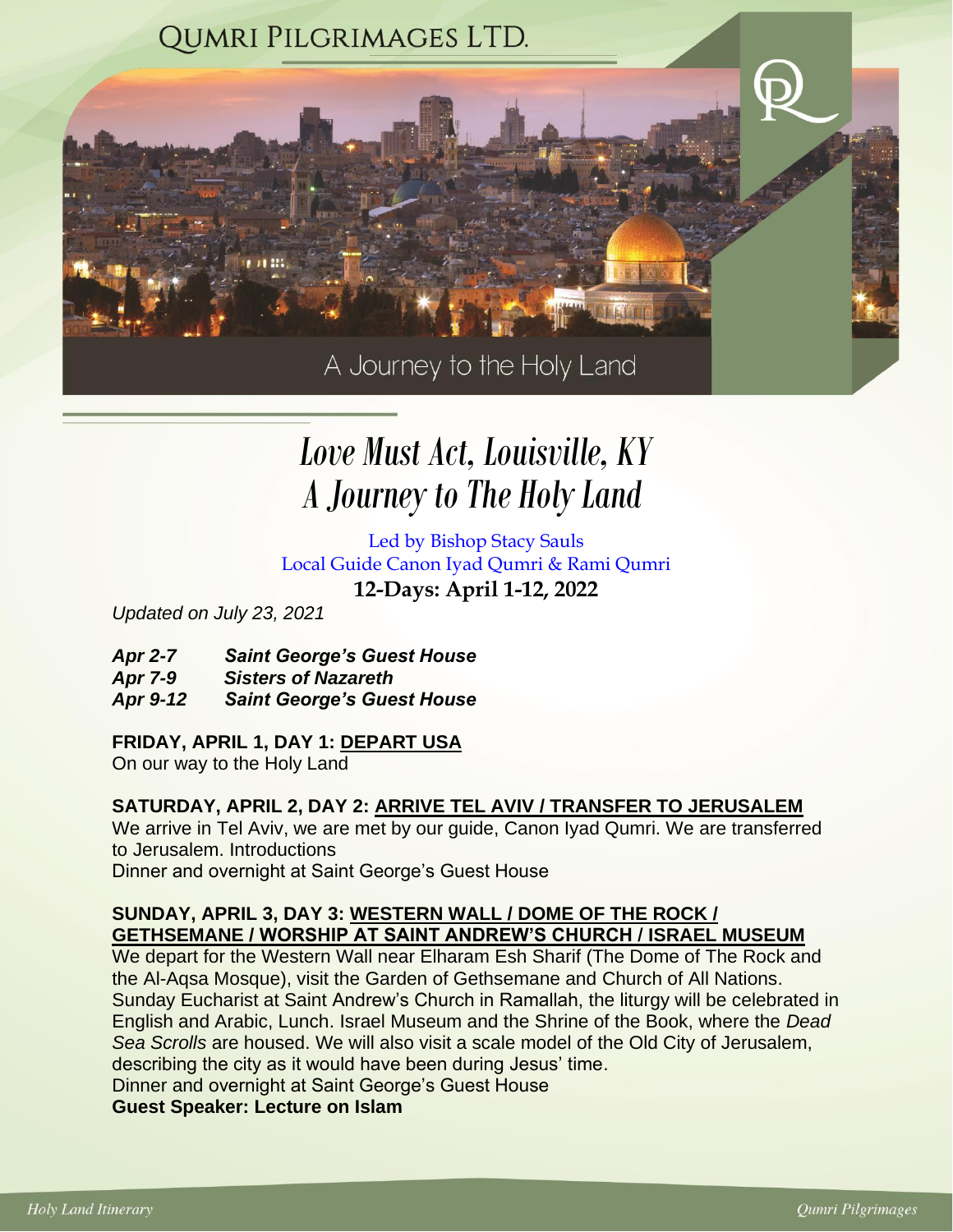## **MONDAY, APRIL 4, DAY 4: HORIZONS OF JERUSALEM / HERODIUM**

In the morning we will drive to Mt. Scopus where we will look at the different dramatic settings of the Scripture. Then we will look at the many different Jerusalem, visit Herodium some 12 km. south of [Jerusalem,](http://www.jewishvirtuallibrary.org/jsource/Peace/jerutoc.html) on a hill shaped like a truncated cone that rises 758 m. above sea level, stood Herodium, the palace-fortress built by [King Herod.](http://www.jewishvirtuallibrary.org/jsource/biography/Herod.html) It had a breathtaking view, overlooking the Judean Desert and the mountains of Moab to the east, and the Judean Hills to the west.

Dinner and overnight at Saint George's Guest House

#### **Guest Speaker: Contemporary Issues – A Palestinian Perspective**

#### **TUESDAY, APRIL 5, DAY 5: ST. JOHN'S OF JERUSALEM EYE HOSPITAL**

Today we will pay a visit to St John of Jerusalem Eye Hospital Group is the only charitable provider of expert eye care in the West Bank, Gaza and East Jerusalem, treating patients regardless of ethnicity, religion or ability to pay. Dinner and overnight at Saint George's Guest House

#### **WEDNESDAY, APRIL 6, DAY 6: SHEPHERD'S FIELD / BETHLEHEM / CHURCH OF THE RESURRECTION**

We depart Jerusalem for Bethlehem and the Shepherds' Field, visit a 1<sup>st</sup> century cave dwelling, Lunch is in Beit Sahour (Shepherds' Field), 'And in that region there were shepherds out in the field, keeping watch over their flock by night'. Church of the Nativity located in Manger Square. It is the Oldest Church in Christendom, constructed by Constantine in AD 326 and the traditional site of the Nativity. Enter through Jaffa gate to visit Church of the Resurrection.

Dinner and overnight at Saint George's Guest House

#### **THURSDAY, APRIL 7, DAY 7: JERICHO** / **NAZARETH / SEPPHORIS**

Wadi Qelt early morning to get the feel for the desert, depart for Jericho to hike up Mt. of Temptation and view Tell Jericho, 20-minute meditation on Mt of Temptation. Drive through the Rift Valley to Nazareth. Lunch. Depart to Zippori, Sepphoris, where we explore the excavations of the Roman/Byzantine city. In Nazareth we will visit Mary's Well, the site of the only spring-fed fountain in the city, and most likely the place where Mary would have gone to draw water. We then visit the Greek Orthodox Church of the Annunciation where we will have an opportunity to have an introduction to the Icon, we then follow on foot the path to the Latin Church of the Annunciation, the traditional site of the Angel Gabriel's appearance to Mary, telling her she would conceive Jesus, the Emmanuel.

Dinner and Overnight at the Sisters of Nazareth

## **FRIDAY, APRIL 8, DAY 8: JORDAN RIVER / KIBBUTZ GINOSAR / CAPERNAUM / BEATITUDES / TABGHA**

Today we depart for the Sea of Galilee-Lake Kinnereth. Stop at the Jordan River for the renewal of Baptismal vows, Kibbutz Ginnosar to visit the Ancient Boat, Boat ride on the Sea of Galilee, we then visit Capernaum where we see the Ancient Synagogue and St. Peter's House. We continue to the Mount of Beatitudes, Lunch, visit to Tabgha (Heptapegon), The Loaves and Fishes Church and the Chapel of St. Peter's Primacy.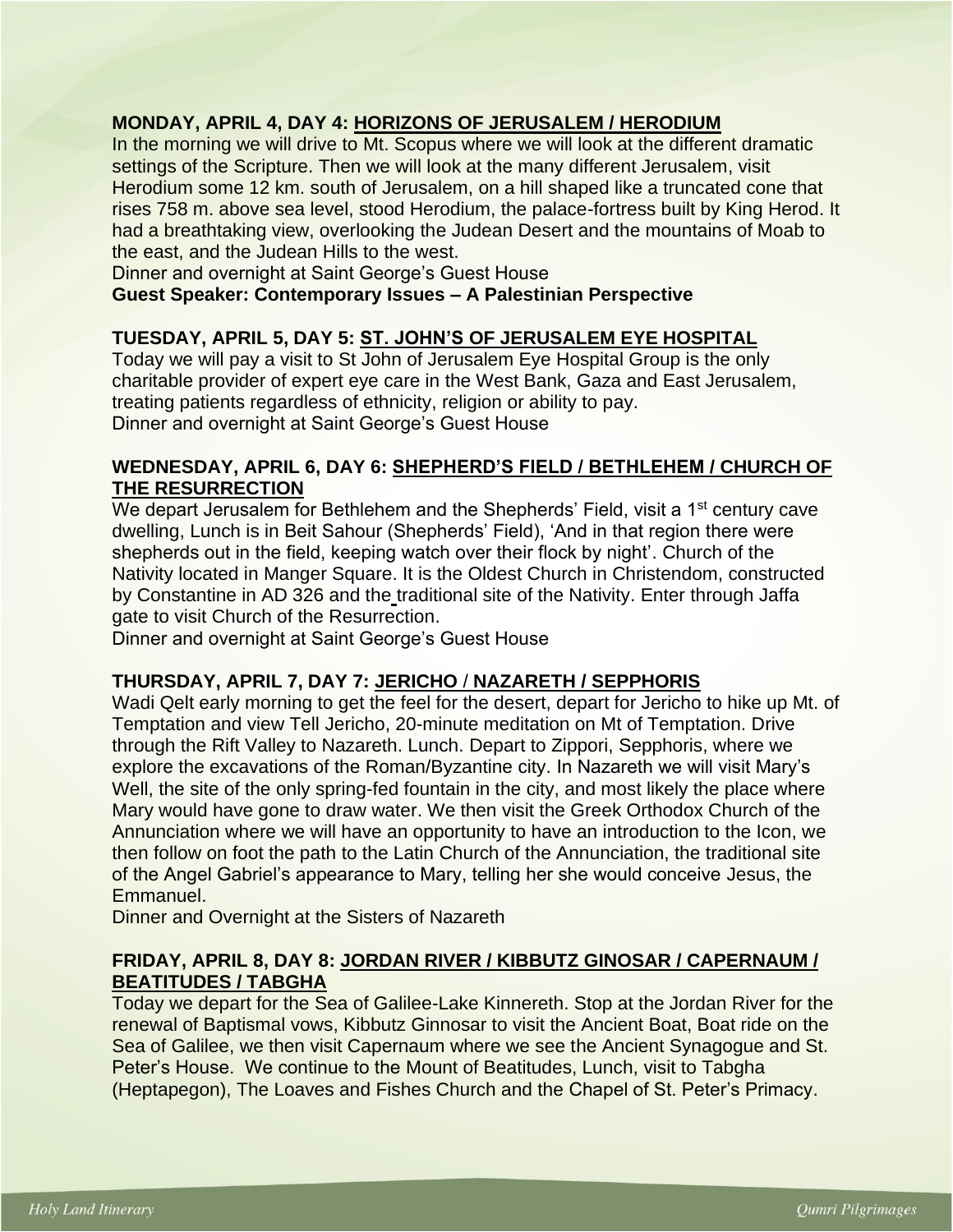Dinner and Overnight at the Sisters of Nazareth **A treat you will not want to miss!!!!** 

#### **SATURDAY, APRIL 9, DAY 9: BURQIN / NABLUS / TAYBEH**

Depart for Burqin. Jesus had passed through Burqin on his way to Jerusalem from Nazareth, and as he was passing by the village he heard cries for help from ten lepers who were isolated in quarantine in a cave, Nablus to visit (St. Photini the Greek Orthodox Monastery), St. Photini lived in first century Palestine, she was the Samaritan woman who Christ visited at the well asking her for water, the church built over Jacob's well where will tour the church and drink from the Well, Lunch in Taybeh, visit Taybeh, the only 100% Christian town, in the fourth century the Emperor Constantine and his mother St. Helena built the church of St. George in the village, the ruins of the Church are still found on a hill in the town. We will also visit the brewery.

Dinner and overnight at Saint George's Guest House

**Guest Speaker: Contemporary Issues — An Israeli Perspective** 

#### **SUNDAY, APRIL 10, DAY 10: (PALM SUNDAY) WORSHIP AT SAINT GEORGE'S CATHEDRAL**

Sunday Eucharist at Saint George's Cathedral, the liturgy will be celebrated in English and Arabic. Lunch. Depart for Beth-Phage, walk the Palm Sunday Procession. Dinner and overnight at Saint George's Guest House

## **MONDAY, APRIL 11, DAY 11: CITY OF DAVID / HEZEKIAH'S TUNNEL / YAD VASHEM / DEAD SEA**

City of David began over 3,000 years ago, when King David left the city of Hebron for a small hilltop city known as Jerusalem, deep underground, the City of David is revealing some of the most exciting archeological finds of the ancient world.

Hezekiah's tunnel, Leading from the Gihon Spring to the Pool of Siloam, Hezekia's Tunnel (also known as the Shiloah Tunnel) is one of only a few 8th-century-BC structures worldwide that are fully accessible to the public. Walk through Hezekiah's Tunnel in knee-high water **(Bring flashlight)** Lunch. Yad Vashem [\(Hebrew:](https://en.wikipedia.org/wiki/Hebrew_language) ם ֵׁשַו דָי ; literally, "a monument and a name") is [Israel's](https://en.wikipedia.org/wiki/Israel) official memorial to the victims of the [Holocaust.](https://en.wikipedia.org/wiki/Holocaust) It is dedicated to preserving the memory of the dead; honoring Jews who fought against their [Nazi](https://en.wikipedia.org/wiki/Nazi) oppressors, established in 1953, Yad Vashem is on the western slope of [Mount Herzl,](https://en.wikipedia.org/wiki/Mount_Herzl) also known as the Mount of Remembrance.. Dead Sea, where you will have the option to swim – or really, float (Rocky Beach).

Dinner at the Qumris in Jericho

Overnight at Saint George's Guest House

## **TUESDAY, APRIL 12, DAY 12: WAY OF THE CROSS / EMMAUS**

Stations of the Cross, **Silent reflections at the Empty Tomb,** Later in the morning we will depart for Emmaus Nicopolis. We celebrate the Eucharist at the ruins of the Byzantine Church.

Transfer to the Tel Aviv airport for our return flight home